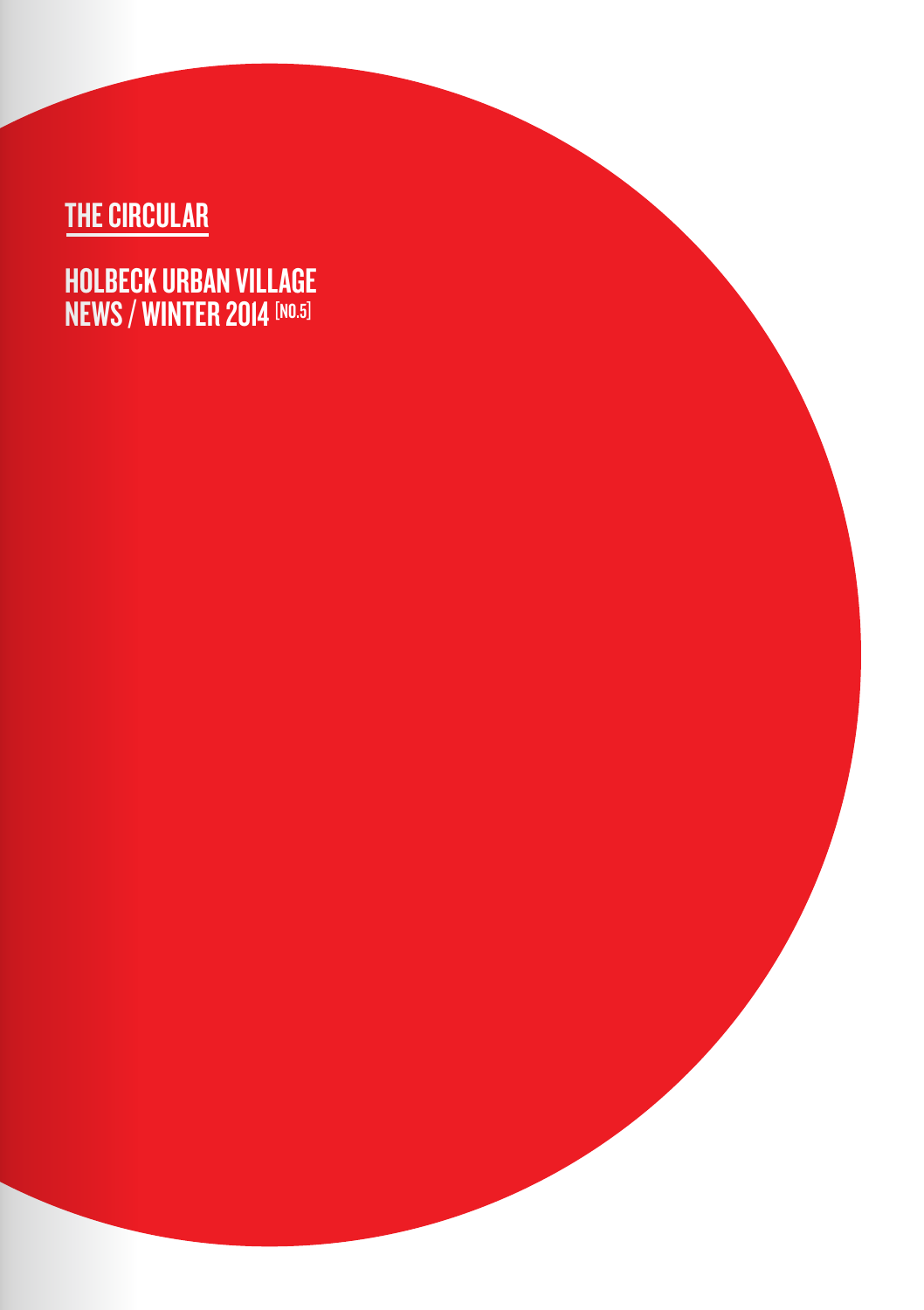INSIDE 04-05 WATCH OUT 06-07 GOINGS ON 08-09 FOOD & DRINK 10 PROFILE

The second half of 2014 has seen several new tenants join us and we have been busy finishing off renovations to Marshall's Court, now 50% let.

"WELCO

As it gets nearer to Christmas I'm reminded that our gorgeous squares and fabulous bars, restaurants and cafes really come into their own as the whole community bustles with events and parties. It only leaves me to recommend that you pick up a warm drink, wrap yourself up and enjoy our cobbled corners all year round – look out for our beautiful new seating – the perfect spot to take a few minutes to enjoy your distinctive work neighbourhood.

Incidentally, we're planning to revisit the form and function of The Circular in early 2015 and would love to sample your opinions about how to make the communication more engaging. For example, what would you like to see included? Do you have a story to share or an idea for a feature? Would you prefer to contribute to a blog or similar? **What**ever it is we'd l<mark>ike</mark> y<mark>ou</mark> to be involved so email *anys@anitamorrisassociates.co.uk* with <mark>your t</mark>houghts.

THE 5TH EDITION OF THE CIRCULAR" Thanks.



Honor Massarella Development Director Igloo Regeneration

Brought to you by:

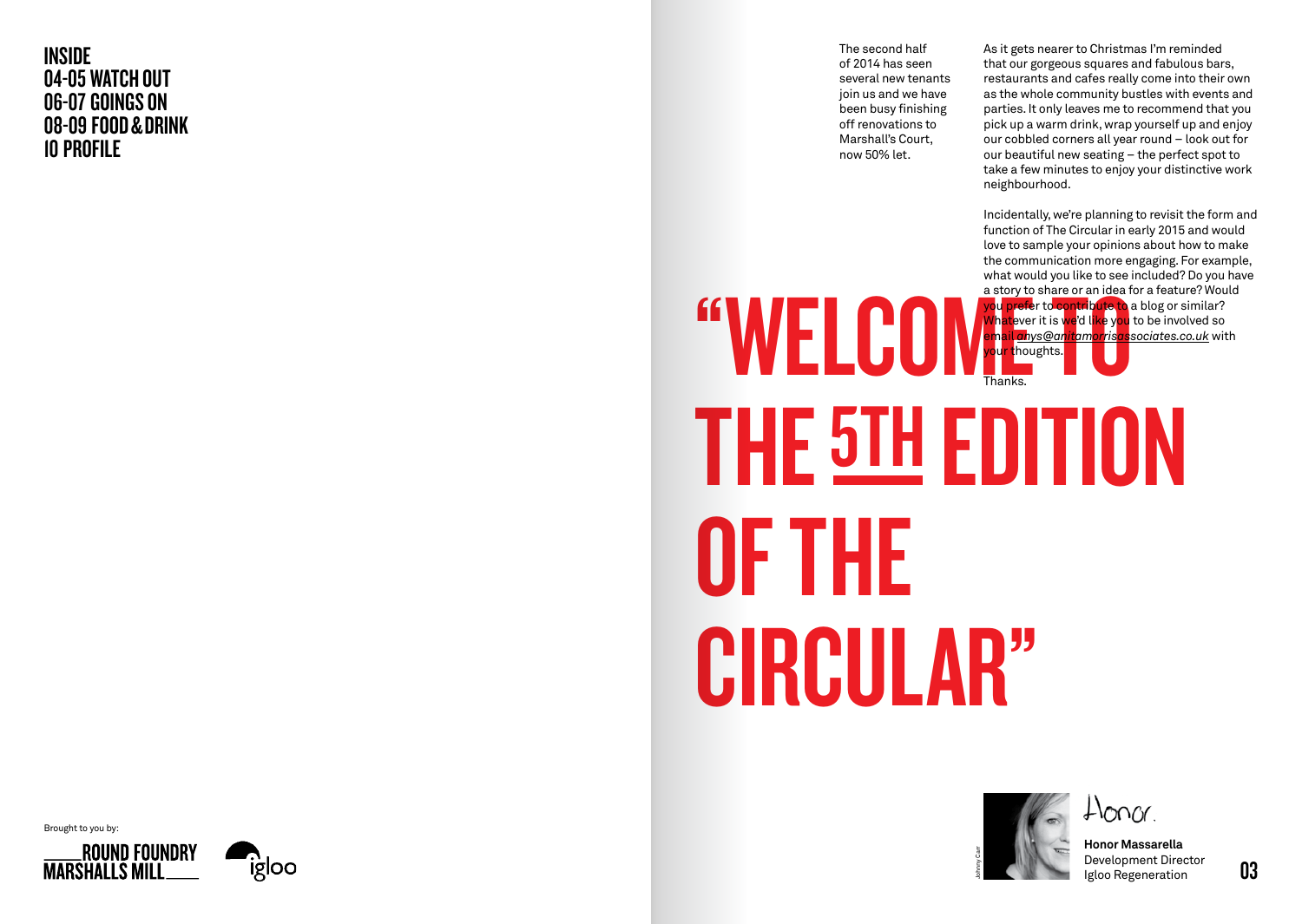# A WONDERFUL PLACE TO MEET

# **Tony Broomhead**

Tony Broomhead, the man behind our much lauded and loved Wonderwood has been a very busy man. He's currently working on two new projects here in Holbeck Urban Village, as well as founding a new architecture practice, OS31, and winning a competition to design a pop-up restaurant on the surface of a frozen river in Winnipeg, Canada. Inspired by the strong history of cycling in Yorkshire that includes Beryl Burton and this year's landmark Grand Depart, a series of new seating is now in place throughout our courtyard spaces and at Marshall's Mill using bespoke fabric created in collaboration with Aprille Broomhead. Look out too for his new Christmas tree, not just for Christmas, using real poinsettias.

# MAKING CITIES WORK



On 11 November guests from across Leeds will attend a special Yorkshire Post Business Club event, hosted by Igloo Regeneration at Marshall's Mill, 'What does it take to make a city work?'. At a time when Leeds is 'joining up' parts of the city to form a new South Bank, leading figures Allison Dutoit, Gehl Architects, Copenhagen; Rachael Unsworth, Urban Geographer – Future Directions and Chris Brown, Chief Executive – Igloo Regeneration will give their insight into what it takes to make a city 'work' when new infrastructure and large scale plans are introduced.

### RF introducing events shine a light on local companies

The Round Foundry Media Centre hosts another of their popular Round Foundry Introductions events on 13 November, speakers will be Guy Redwood from Simple Usability and Laura Davis from Brilliant Social Media. Tickets are available



# ARTS AT THE HEART OF THE MILL



Marshall's Mill receptionist Lisa made the shortlist for the Love Art Festival awards with her recent painting exhibition in the Round Foundry Media Centre. The visual arts category highlighted an individual artist or group that has made an exceptional contribution to promoting understanding of mental health and wellbeing through their work. Lisa's work raised awareness about eating disorders.

### **Spotted**

New Leeds United FC owner Massimo Cellino was in our neck of the woods recently where he kindly posed for a photo with our new estate assistant Chris Whitehead.





Our new neighbours at Northern Monk are firmly part of the community already at The Old Flax Store, Marshall's Mill. They serve artisan drinks and food using local and regionally sourced products. 20 draft beers, a selection of single malt whiskies, wines, spirits and bar snacks will be available and they also offer tasting evenings, tours, open brew days and can host corporate functions and events. *www.northernmonkbrewco.com*

### Christmas Party

It's almost the time for the festive party season to begin in earnest, so get 11 December in your diary, that's the Round Foundry Christmas Party, at 1 Saw Mill Street.

### Christmas Fayre at The HUB

Slung Low's Holbeck Underground Ballroom (The HUB), five railway arches in Holbeck, is home to their popular Christmas Fayre on 6 December, 12.00-16.00pm. As always it will feature craft and food stalls, swap shops, mulled wine, hog roast, carols, live music, festive storytelling, and much more. *www.slunglow.org*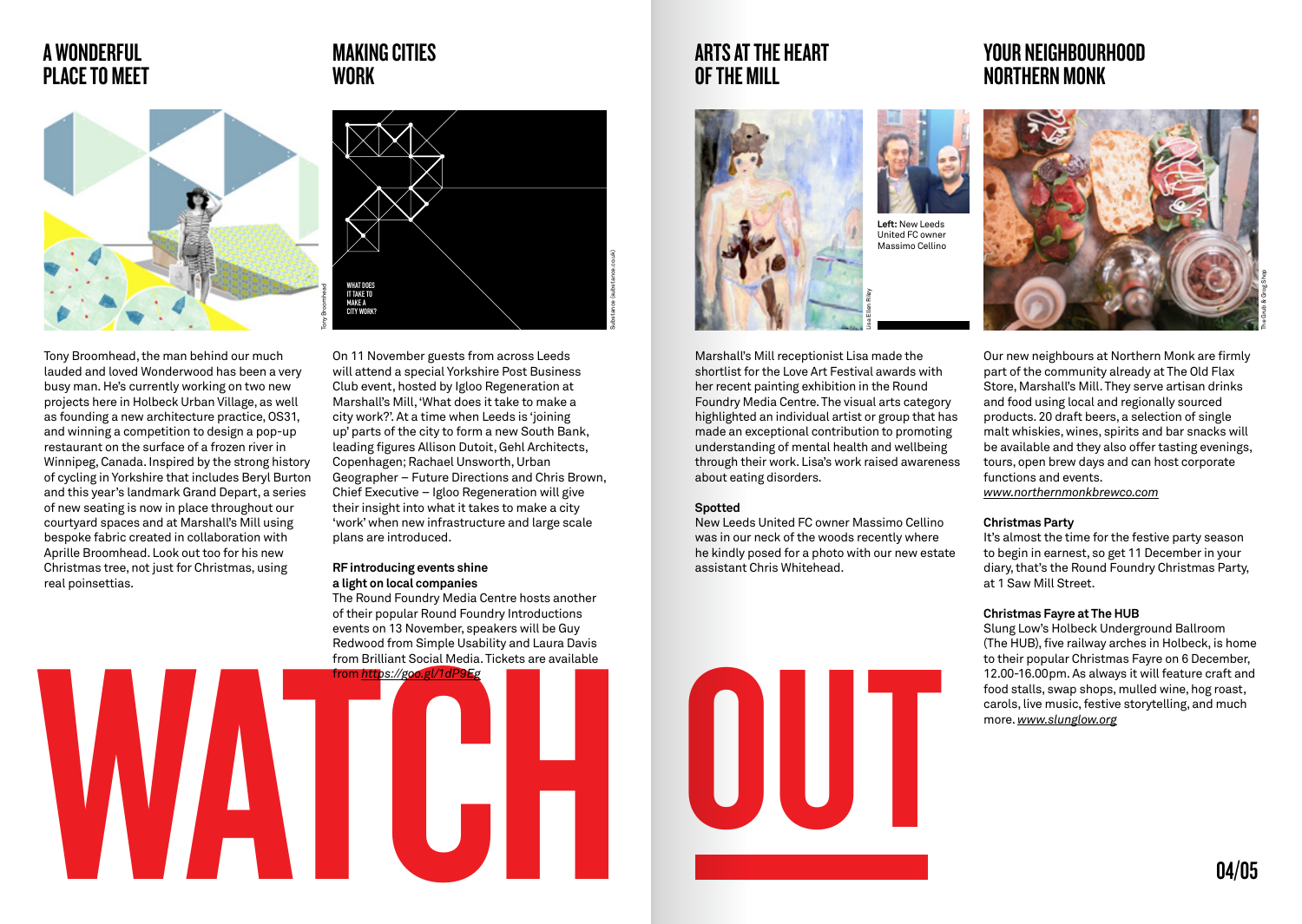# NEW **TENANTS**



Online Newsagent and Convenience Store Newstime recently moved into Marshall's Mill. Established in 1999 to deliver local and national newspapers and magazines to business in Leeds city centre, the company quickly expanded across the region and in 2005 they added everyday office groceries to their service and now takes up 1,600 square feet at the Mill, under Managing Director Niall McHale. *www.newstime.co.uk* 

Europe's leading independent storage integrator and cloud services enabler Proact recently moved into a 1.470 square foot office in Marshall's Court. Helping organisations across the world deliver flexible, available and highly secure IT services the company has offices across Europe and celebrates 20 years in the industry this year. *www.proact.co.uk*

IT recruitment agency Interface Recruitment focuses on people and jobs in Leeds, Yorkshire as well as nationally. Now occupying 325 square feet on the fifth floor of Marshall's Mill, the company creates IT solutions for clients and individuals across the public sector, manufacturing, financial services and retail. *www.interfacerecruitment.co.uk*

# FLIPPING AMAZING ACHIEVEMENT



In September Lucy Harrison, personal trainer at Motive8 Gym, set herself a tyre flipping challenge to raise money for charity 'Take One Moment', an organisation set up by Lucy's family after her cousin, Tom Atkinson, died at 19 years old as a passenger in a road traffic accident. Aiming to flip a 75kg tractor tyre 1,000 times, Lucy completed the challenge in 3 hours 56 minutes raising £1,693.29.

### Hanging around

It's not all about new faces in and around the 'Village', several of our well established locals have committed to staying for the longer term and new leases have been taken by David Street Café, Randstad and Harvey Nash.

# AN IGLOO FOR ELMWOOD



Elmwood always push the boat out for their Christmas do, previously this has meant a western or mods and rockers Quadrophenia night but this year they will be installing their very own igloo and bringing the North Pole to Leeds for their party. *www.elmwood.com*

### Congratulations to Alchemy

Media Centre tenants Alchemy Anew celebrated 10 years of cultural programming in the centre this autumn with an elaborate birthday party featuring specially commissioned dancers, musicians, artworks and an auction. *www.alchemyanew.co.uk*

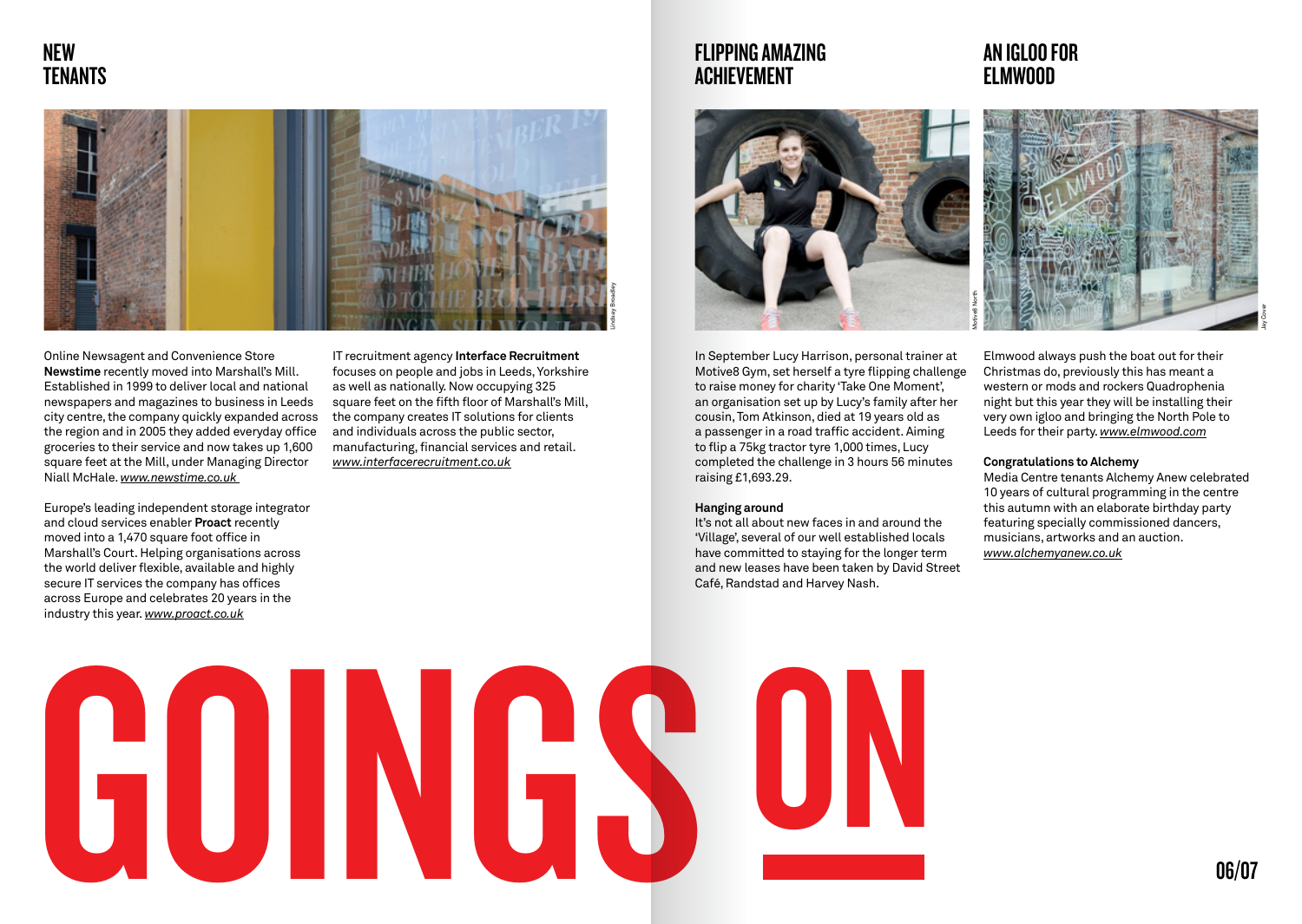# THE CROSS KEYS

# THE ENGINE HOUSE CAFÉ

# MIDNIGHT BELL







beer pumps, cosy little alcoves and roaring fires. The Christmas menu is available 1st-23rd December and requires pre-ordering.

107 Water Lane Leeds LS11 5WD

0113 243 3711 *the-crosskeys.com* @crosskeysleeds *Mon-Thur:* 12.00-23.00 *Fri & Sat:* 12.00-24.00 *Sun:* 12.00-22.30



The Engine House Café is housed in an impressive Grade II listed building with exposed brickwork, featuring a vaulted ceiling and dark wood furniture that lends the interior a relaxed and open feel.

> 2 Foundry Square Leeds LS11 5DL 0113 391 2980 *theengine housecafe.co.uk Mon, Tues:* 08.00-15.00 *Wed-Fri:* 08.00-21.00 *Sat:* 18.00-21.00 *Sun:* Closed

The flagship gastro pub for Leeds Brewery, The Midnight Bell offers the perfect mixture of traditional and contemporary features with oak beams and ancient brickwork alongside a concrete bar and high wide windows. Christmas cask ale will be on tap, two or three course menus including a Christmas buffet.

101 Water Lane Leeds LS11 5QN 0113 244 5044 *midnightbell.co.uk*



## THE FOUNDRY

The Foundry offers a British menu with a twist in warm surroundings, the best local produce is accompanied by a drinks menu that includes an extensive wine list with more than 100 house and speciality wines. Hearty fare, quality ingredients, expertly cooked classic British dishes will be given the full Christmas treatment with a special party menu for 6 or more.

*Tues-Fri:* 



PICKLED PEPPER



OUT OF THE WOODS



TODAYS<br>SPECIAL

DAVID STREET

Famous for its Tucked away in a lovely heritage courtyard, Saw Mill Yard, Pickled Pepper offers fresh hot and cold sandwiches and paninis to take

away, an easy 'dine in' bistro menu and an outside catering service. The menu includes a great selection of dishes, made fresh at the deli counter, with festive sandwiches and specials throughout December.

3 Saw Mill Yard Leeds LS11 5WH



selection of smoothies, juices, sandwiches, soups, salads and coffee, owner Ross Halliday and her team make Out of the Woods cosy and warm. The café also partners with some of Yorkshire's best foodie companies, a winning combination that has seen the launch of their Yorkshire's finest festive hampers of locally sourced goodies, available throughout December.

If you are in need of a proper cuppa, a bacon buttie or some affordable comfort food, David Street café is a favourite with foodies in Leeds. The menu features a great selection of grub, from a full English breakfast to soups, sandwiches and a specials board which changes daily, as well as cakes, pastries and drinks. It's the perfect pit stop to re-fuel, full Christmas lunches and festive sandwiches will be available in late December.

113 Water Lane  $Leeds$  LS11 5W 0113 244 8123

*outofthewoods.me.uk outofyorkshire.co.uk* @outofthewoodsuk *Mon-Fri:* 07.00-16.00

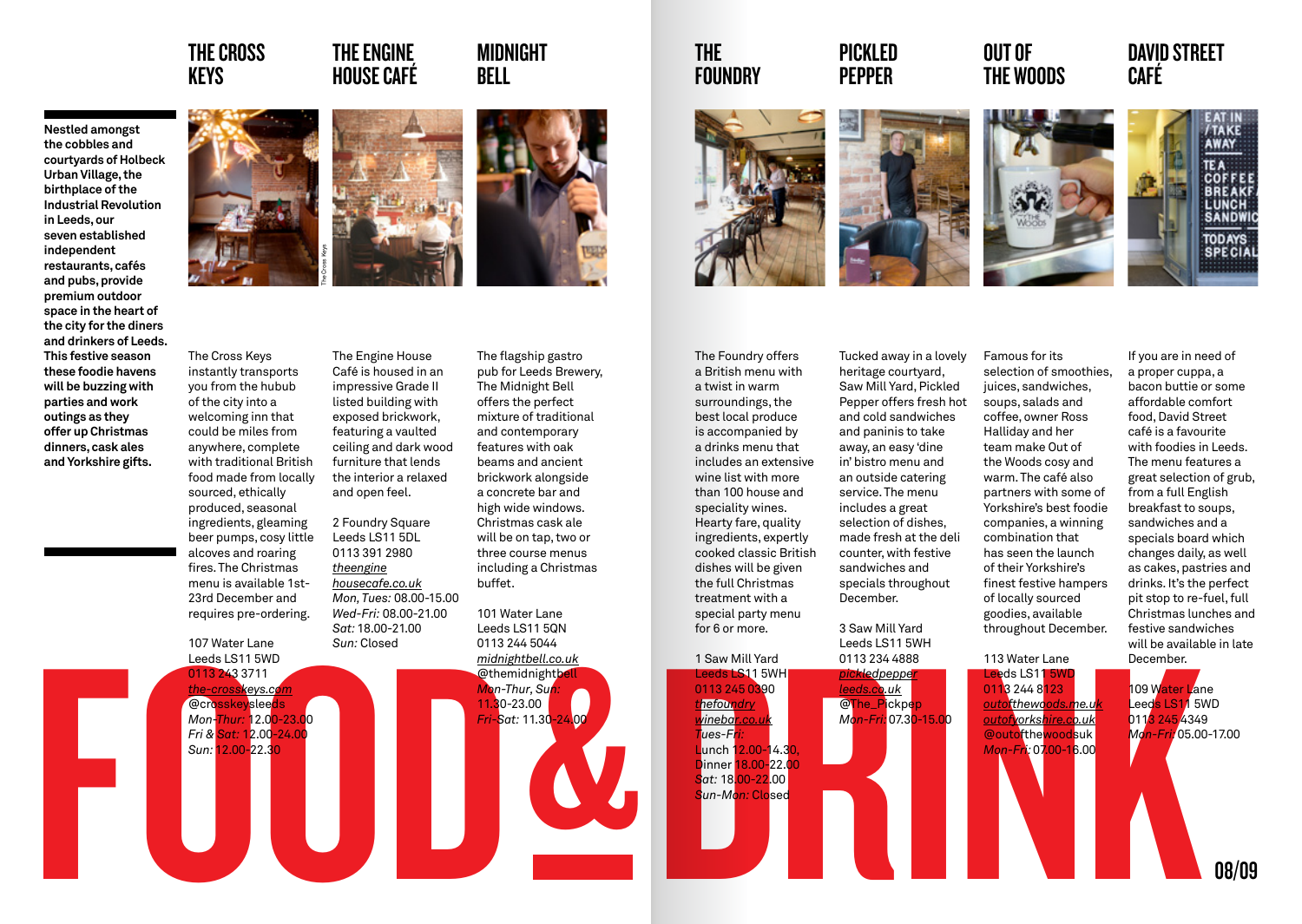# ANOTHER DECADE OF YUMMY BREAKFAST BUTTIES

# DAVID STREET CAFÉ

Martin Dunderdale has run David Street Café, in Holbeck Urban Village for more than 20 years. Born and bred in the area, he opened the café after spending 22 years travelling all over the country doing location catering for Yorkshire TV. In the mid-1990s when Igloo first began to redevelop the area, the café was located on David Street. As building works took over, the business was moved to a temporary unit where owner Martin Dunderdale and his team catered for many of the builders and contractors working on the site.

Martin has seen the area go from tight-knit working class community to derelict ghost town and now rejuvenated by offices and luxury flats where you can now walk down the street and say 'hello' to just about everyone you meet, much as he did growing up.

The 'new' David Street Café moved to its current Water Lane spot with a rebrand from regular customers and local creative agency 'This is England', retaining the greasy spoon look whilst giving the café a modern identity. Having secured a new 10 year lease, we are happy that our breakfast butties will be safely served for a further decade.



*Martin Dunderdale* OWNER